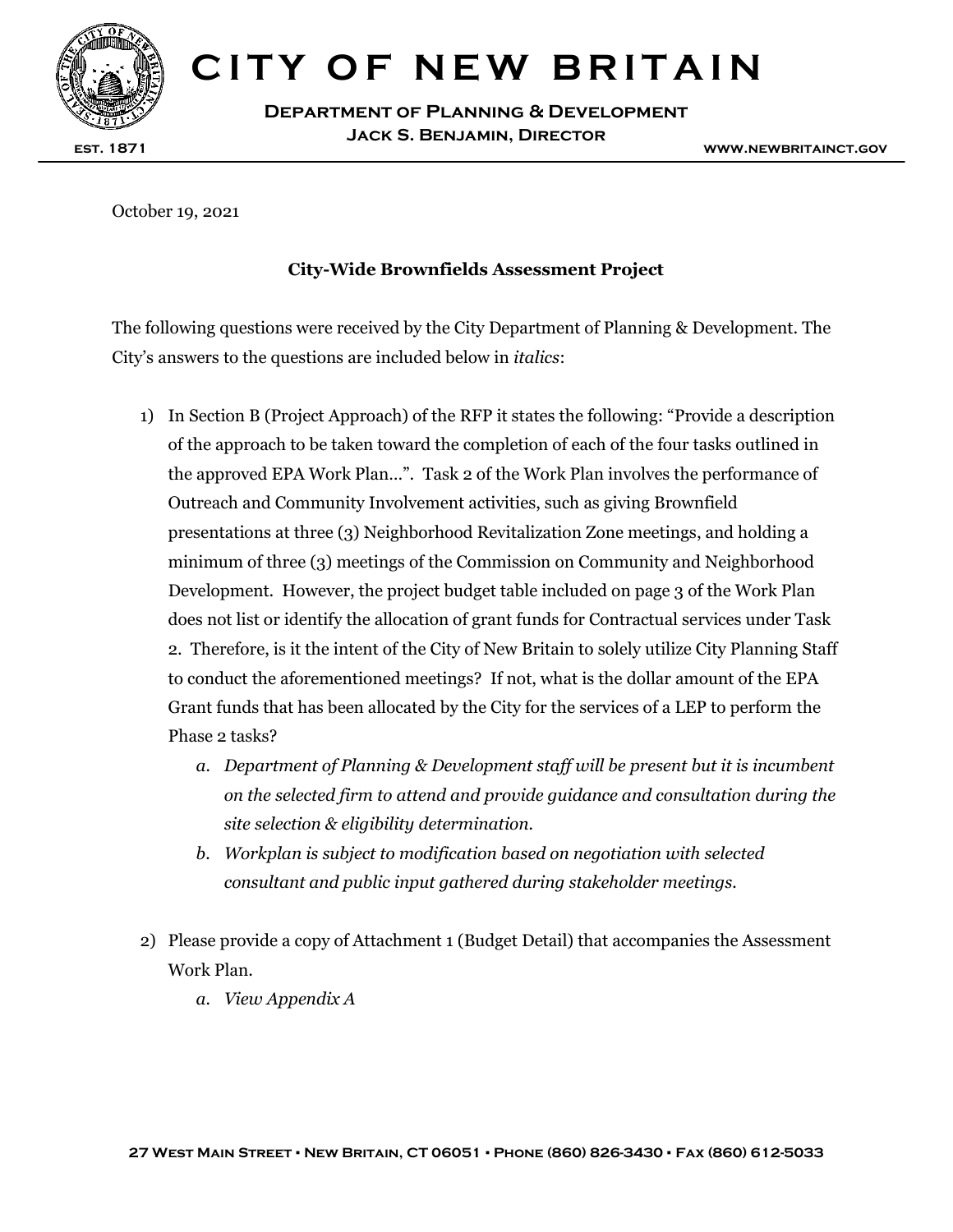- 3) What are the EPA-mandated mandated MWBE percentages as indicated in the City's Cooperative Agreement with the EPA?
	- *a. EPA M/WBE requirements can be found in detail here: [https://www.epa.gov/grants/disadvantaged-business-enterprise-program](https://www.epa.gov/grants/disadvantaged-business-enterprise-program-requirements)[requirements](https://www.epa.gov/grants/disadvantaged-business-enterprise-program-requirements)*
- 4) What engineering firms (i.e. LEPs) has the City used on other EPA and/or State-funded Brownfield Assessment and Cleanup projects?
	- *a. The Last EPA-funded project occurred in approximately 2008. The City utilized TRC Companies, Inc. to complete the project scope.*
- 5) Who prepared the successful EPA Brownfields Assessment Grant Application?
	- *a. Scott Williams, Grants Administrator – Department of Planning & Development*
- 6) Who prepared the Assessment Work Plan that was included with the RFP?
	- *a. Scott Williams, Grants Administrator – Department of Planning & Development*
- 7) Does the City require a licensed planner to be a part of the proposed project team or just an LEP who is experienced with re-use planning and redevelopment?
	- *a. The City may require EPA eligible planning documents to accompany ESA's. An experienced planner should be accessible to the City as part of the contract awarded through this RFP. The work plan is subject to change as a result public input/stakeholder meetings – therefore, the intensity of planning work is unknown. It is suggested that respondents at minimum identify possible subcontractors capable of completing these studies (e.g. Market Analysis for commercial and/or residential properties).*
- 8) Is the City's planning department providing support for the brownfields project or does the City have an outside planner for these services?
	- *a. City staff will be available for guidance and direction while a firm is completing the Market Analysis portion of this project. All previously conducted plans will be made available upon request and staff will be available for consultation.*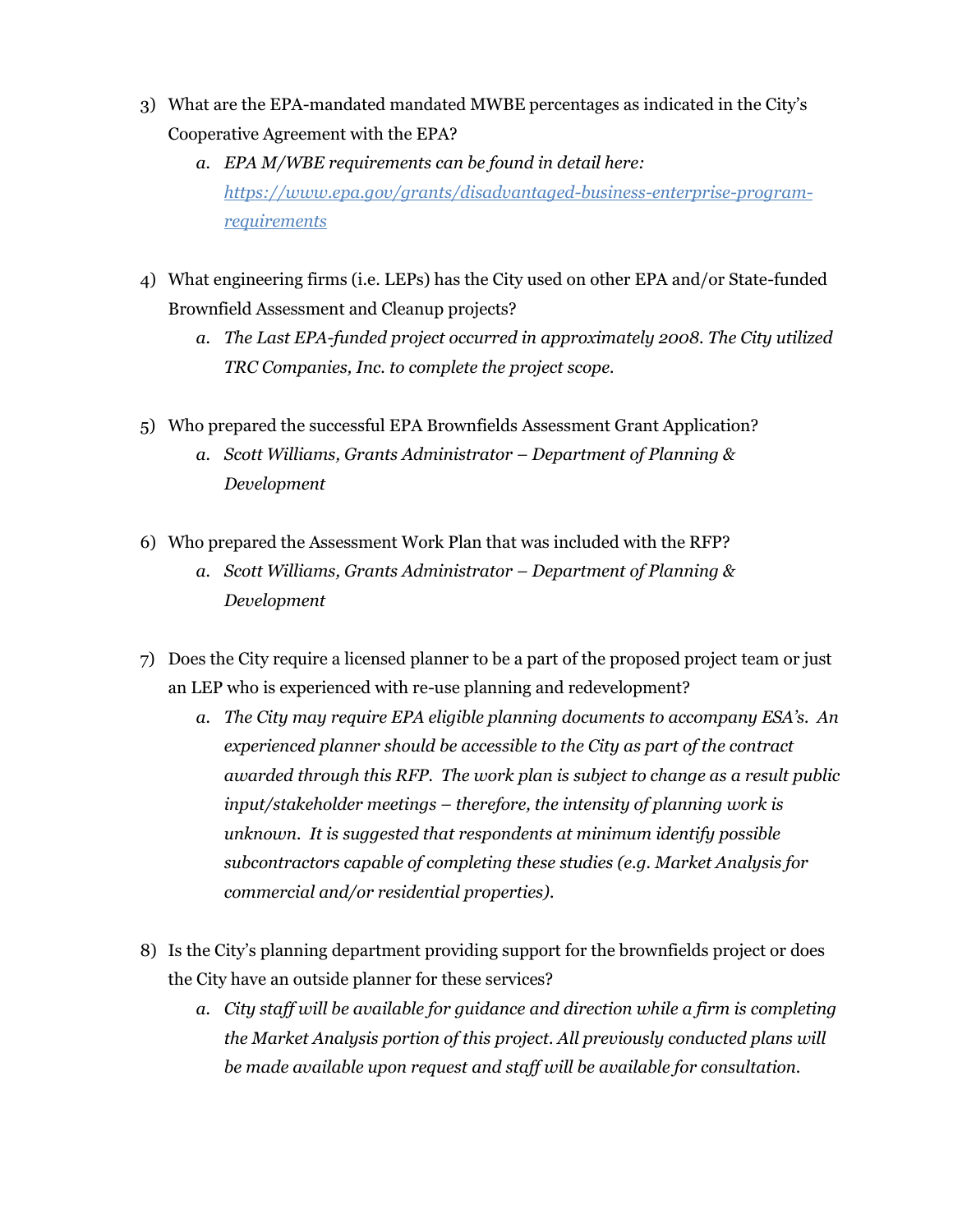- 9) Can you provide the Site addresses and any historical environmental documents for each Site?
	- *a. The original application identified three priority properties, however due to shifting project priorities and timelines of the property owners or controlling entities, each of the sites has advanced assessment measures through alternate funding sources. The City's slate of priority sites is in development and will be discussed in detail with the selected firm upon award.*
- 10) Does the QEP utilize the EPA ACRES system for file uploads, progress reports, etc. or will the city handle that?
	- *a. The City of New Britain Department of Planning & Development will be responsible for all reporting via EPA ACRES.*
- 11) Based on the budget in the EPA Workplan and the budget specified in the RFP it appears that the allotted 291K for the LEP consulting work is mainly for Task 2-4 of the EPA Assessment Workplan; the LEP does not have a role in Task 1, correct?
	- *a. It's the expectation of the City that the firm will be in attendance at each public meeting in order to provide guidance to the City in site selection & eligibility.*
	- *b. Workplan is subject to modification based on negotiation with selected consultant and public input gathered during stakeholder meetings.*
- 12) Task 3 Site Assessment subtasks indicates "enter sites on GIS mapping tool." Is the QEP expected to do this or is this performed by the City?
	- *a. The City of New Britain Department of Planning & Development will be responsible for all reporting via EPA ACRES. Site mapping of AOC's and existing conditions may require the LEP to utilize GIS mapping in order to complete work scope items.*
- 13) Will the City provide assistance with the access agreements?
	- *a. Yes, the City will coordinate the process of securing access agreements for all privately-owned properties.*
- 14) Does Task 3 funding include Phase II through Phase III delineation of all contaminants in all media at each of the three subject properties targeted for Phase II ESAs?
	- *a. The project properties have yet to be determined. The full work scope will be finalized upon completion of public input and stakeholder meetings.*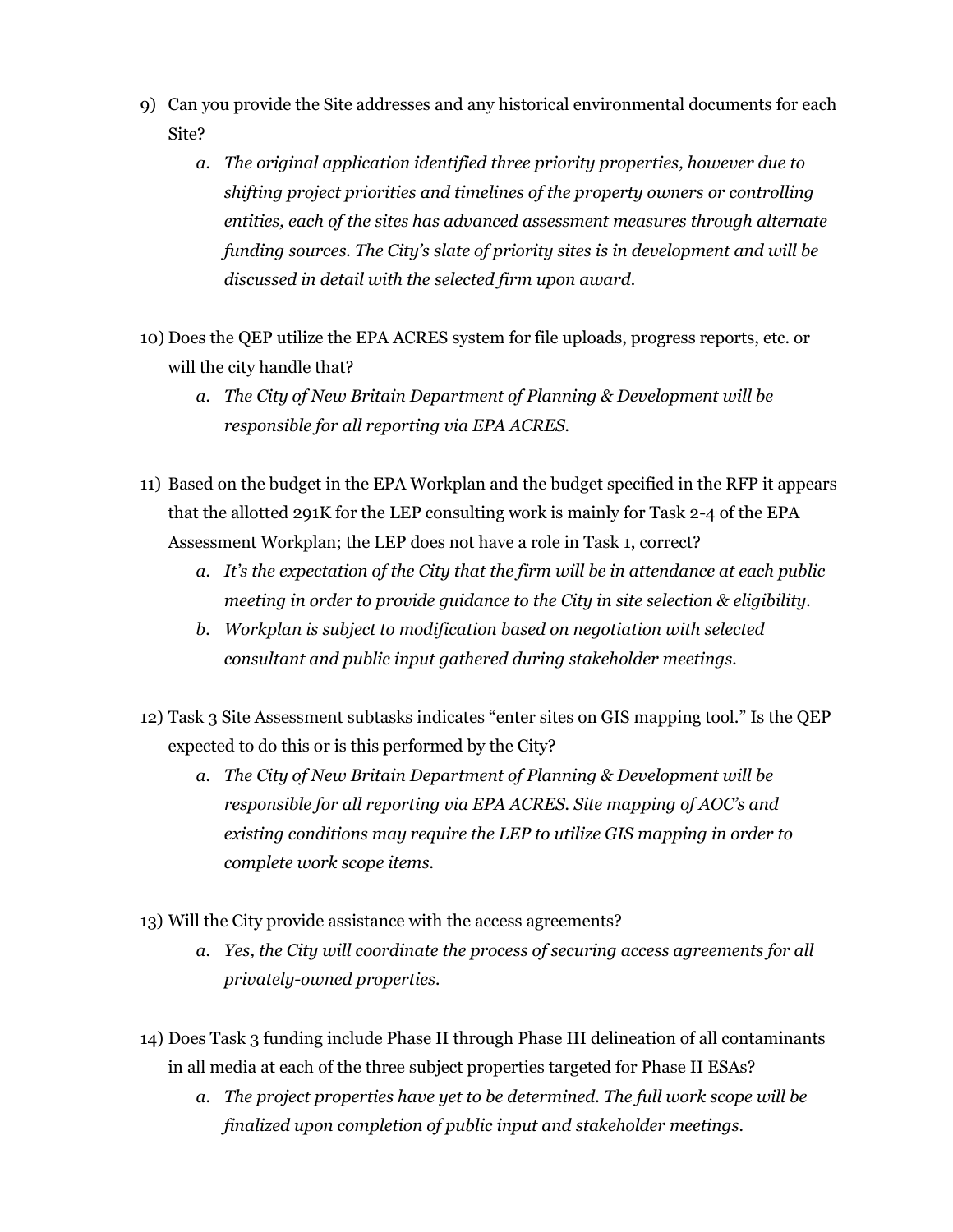- 15) The EPA Workplan references a budget detail in Attachment 1 which is not provided.
	- *a. View Appendix A*
- 16) Is a Qualified Management Plan (QMP) required?
	- *a. A QMP is not required unless otherwise requested by the EPA during the contract period.*
- 17) Section C on Page 4 of the RFP document indicates that a CT licensed PE or PG be on staff to certify that the investigation(s) are conducted in accordance with generally accepted consulting practices…. For Connecticut this is the role of the LEP. Please explain if a CT PE or PG is required.
	- *a. A PE may be required depending on final outcomes. At this time a PE or PG is not required.*
- 18) Does the City assist with determination of which two properties get the marketing analyses?
	- *a. Yes – the City will make the determination of which properties are selected for assessment and what level of assessment or ancillary study will take place.*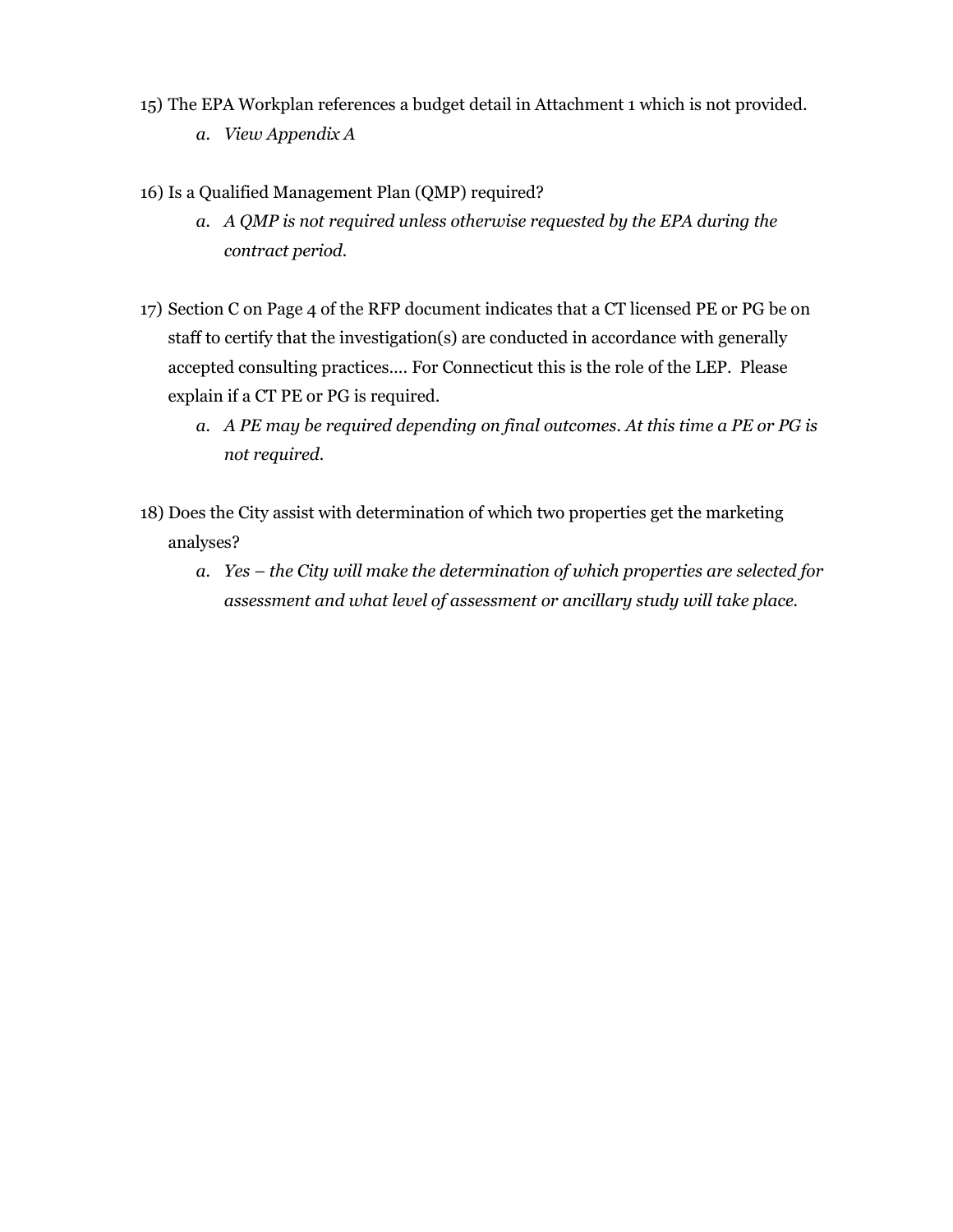## **Appendix A:**

## **2021 Workplan Budget Detail for Assessment Grants**

#### **Personnel:**

| Item         | Rate/Hour | Hours | Request from EPA |
|--------------|-----------|-------|------------------|
|              |           |       |                  |
|              |           |       |                  |
|              |           |       |                  |
| <b>Total</b> |           | Ω     | SΟ               |

## **Fringe Benefits:**

| Rate/Base/Composition |  | Request from EPA |
|-----------------------|--|------------------|
|                       |  |                  |
|                       |  |                  |
| <b>Total</b>          |  |                  |

#### **Travel:**

| Item                                                                              | Request from EPA |
|-----------------------------------------------------------------------------------|------------------|
| Travel to National Brownfields Conferences including lodging, air, per-diem, and  |                  |
| registration fees for 1 employees.                                                | \$3,000          |
| Travel to Region 1 Grantee meetings including travel, lodging, and per-diem for 1 |                  |
| employee.                                                                         | \$1,000          |
| Total                                                                             | \$4,000          |

## **Supplies:**

| Item                                           | Request from EPA |
|------------------------------------------------|------------------|
| Meeting Supplies (printing, translations, etc) | \$1,000          |
| Total                                          | \$1,000          |

#### **Contractual:**

| Item                                 | Request from EPA |
|--------------------------------------|------------------|
| Qualified Environmental Professional | \$291,000        |
| Total                                | \$291,000        |

## **Other**

| Item                                                    | Request from EPA |
|---------------------------------------------------------|------------------|
| Meeting Expenses (ASL translator, facility costs, etc.) | \$4,000          |
| <b>Total</b>                                            | \$4,000          |